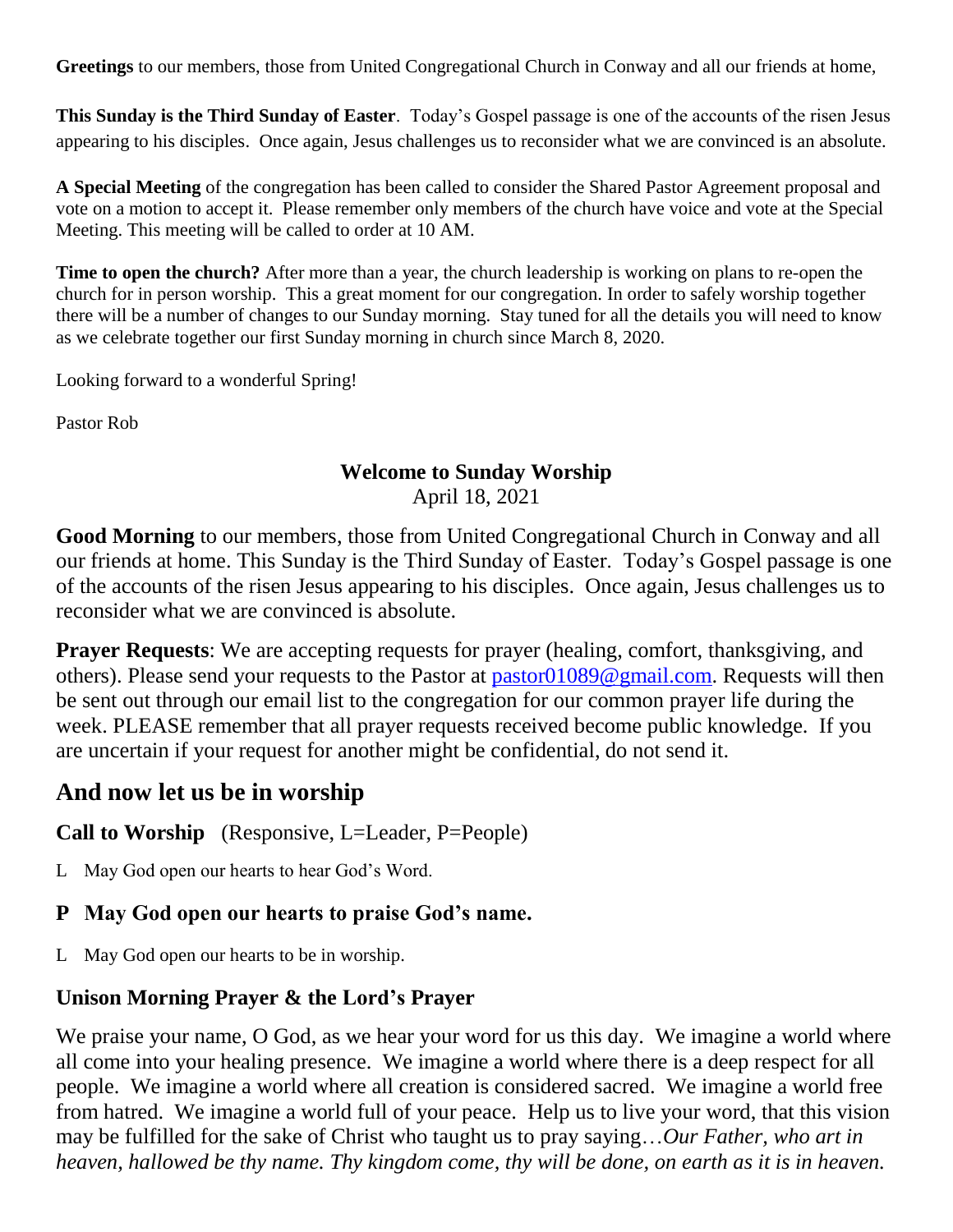*Give us this day our daily bread and forgive us our debts as we forgive our debtors. And lead us not into temptation but deliver us from evil. For thine is the kingdom and the power and the glory forever. Amen.*

### **Prayers of the People**

Our prayers today focus on our call to be people of faith and disciples of Christ. There is time for personal prayer and meditation. This prayer is based on a prayer written by Professor Walter Brueggemann, Old Testament Scholar.

You, O God, have called the worlds into being, separated the light from the darkness, the sea from the dry land, You, O God, have called forth a living creation of rich and wonderful diversity and then, you O God created us in your own image, setting before us the ways of life and the ways of death. You, O God, have called forth your prophets, your people, your Christ and his disciples. It is you who wills, who summons, who beckons and who tugs at our sleeves. We believe you call us, each and every one of us and we are a strange lot; called but cowardly, obedient but self-indulgent, devoted to you, but otherwise preoccupied, we are a mixture of passionately answering your call and reluctant to bring everything that we are to our calling. Through your desire alone, you bring us into transformative moments. It is in those moments that you offer a new perspective, an openness of heart, a depth of thought that broadens our faith. In these instances, you introduce us to our true selves, the people that you intend us to be. In these experiences we meet those who already know you, have already discovered the wideness of your mercy, felt your love excelling, and now bring your vision to all who desire to see it. It is you, O God, who came to us in the fragile incarnation of Jesus of Nazareth that we might be made whole even in the midst of our imperfections. It is you, O God, to whom we pray, offering praise and giving thanks for every blessing. It is you, O God, to whom we bring our concerns, our anxieties, our frustrations, and our anger. And it is to you, O God, that we pray the prayers of intercession, our wishes for your presence and your touch in other people's lives as we now come in prayer and meditation. (personal prayer and meditation time)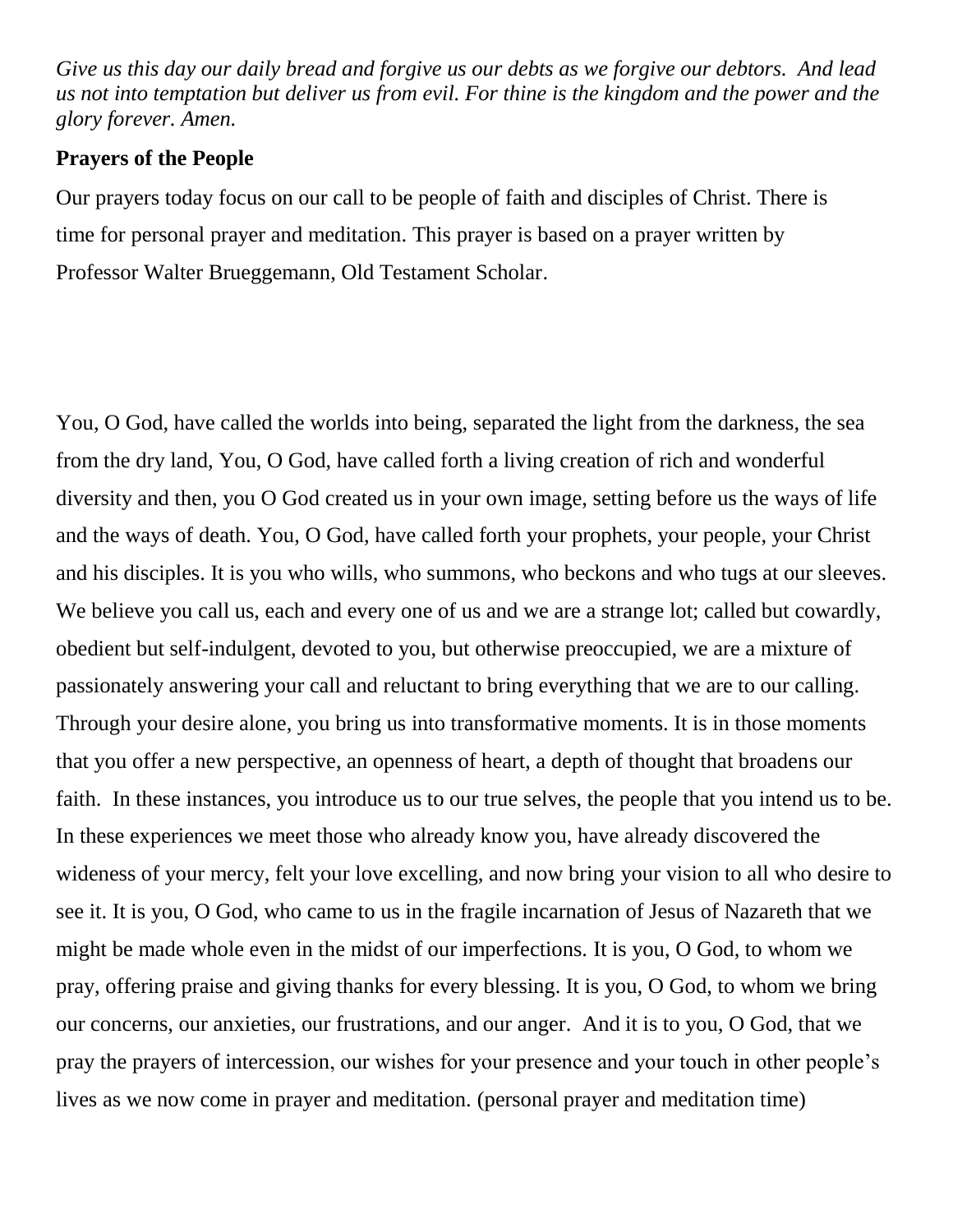It is you, O God, who desires, an openness of heart, a wideness of thought and a depth to our faith, introducing us to our true selves, the people that you intend us to be. Amen

## **Gospel Lesson:** Luke 24:36-49

While all four Gospels record the Easter event of Christ's resurrection they do not always agree on the stories of Jesus' appearance to the disciples. The Gospel of Luke, for instance, is the only book that contains the story commonly referred to as the road to Emmaus. It is here that two disciples, walking to Emmaus, meet the risen Christ. At the end of their journey, they share a meal with him, and return to Jerusalem to tell the other disciples. Today's text picks up this narrative after these two disciples have returned to Jerusalem and told their story to the others.

*While they were talking about this, Jesus himself stood among them and said to them, "Peace be with you." They were startled and terrified and thought that they were seeing a ghost. He said to them, "Why are you frightened, and why do doubts arise in your hearts? Look at my hands and my feet; see that it is I myself. Touch me and see; for a ghost does not have flesh and bones as you see that I have." And when he had said this, he showed them his hands and his feet. While, in their joy they were disbelieving and still wondering, he said to them, "Have you anything here to eat?" They gave him a piece of broiled fish, and he took it and ate in their presence. Then he said to them, "These are my words that I spoke to you while I was still with you—that everything written about me in the law of Moses, the prophets, and the psalms must be fulfilled." Then he opened their minds to understand the scriptures, and he said to them, "Thus it is written, that the Messiah is to suffer and to rise from the dead on the third day, and that repentance and forgiveness of sins is to be proclaimed in his name to all nations, beginning from Jerusalem. You are witnesses of these things. And see, I am sending upon you what my Father promised; so, stay here in the city until you have been clothed with power from on high."*

> After the reading, you may reflect on this passage. The sermon for this text may be seen in this week's video.

**Sermon:** *An Open Mind is a Terrible Thing to Waste*

**Benediction:** Handley C.G. Moule, 1841-1920

The blessing of the Lord rest and remain upon all his people,

in every land and of every tongue.

The Lord meet in mercy all who seek him;